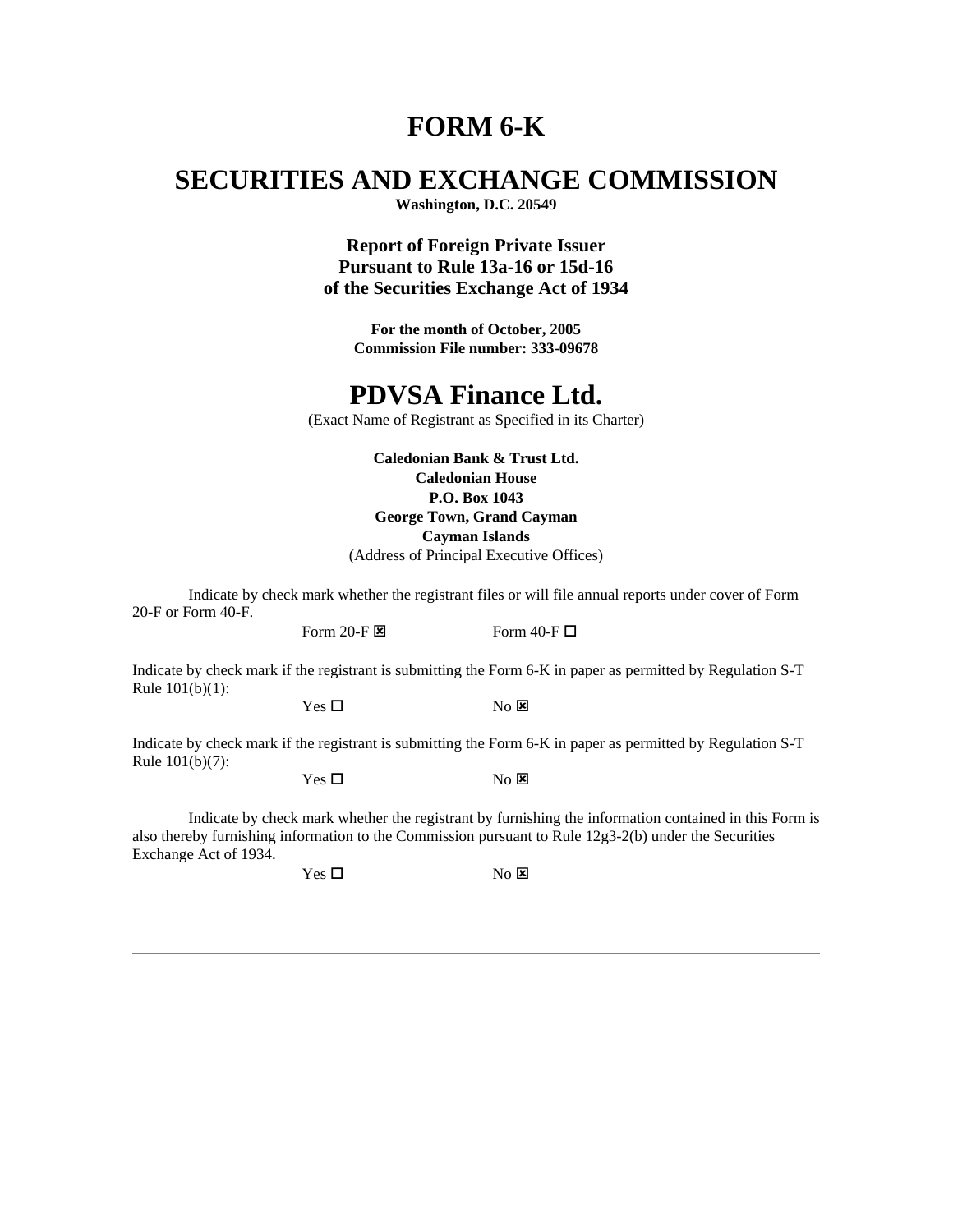### **TABLE OF CONTENTS**

Item

1. Reporting Requirements Pursuant to the Senior Indenture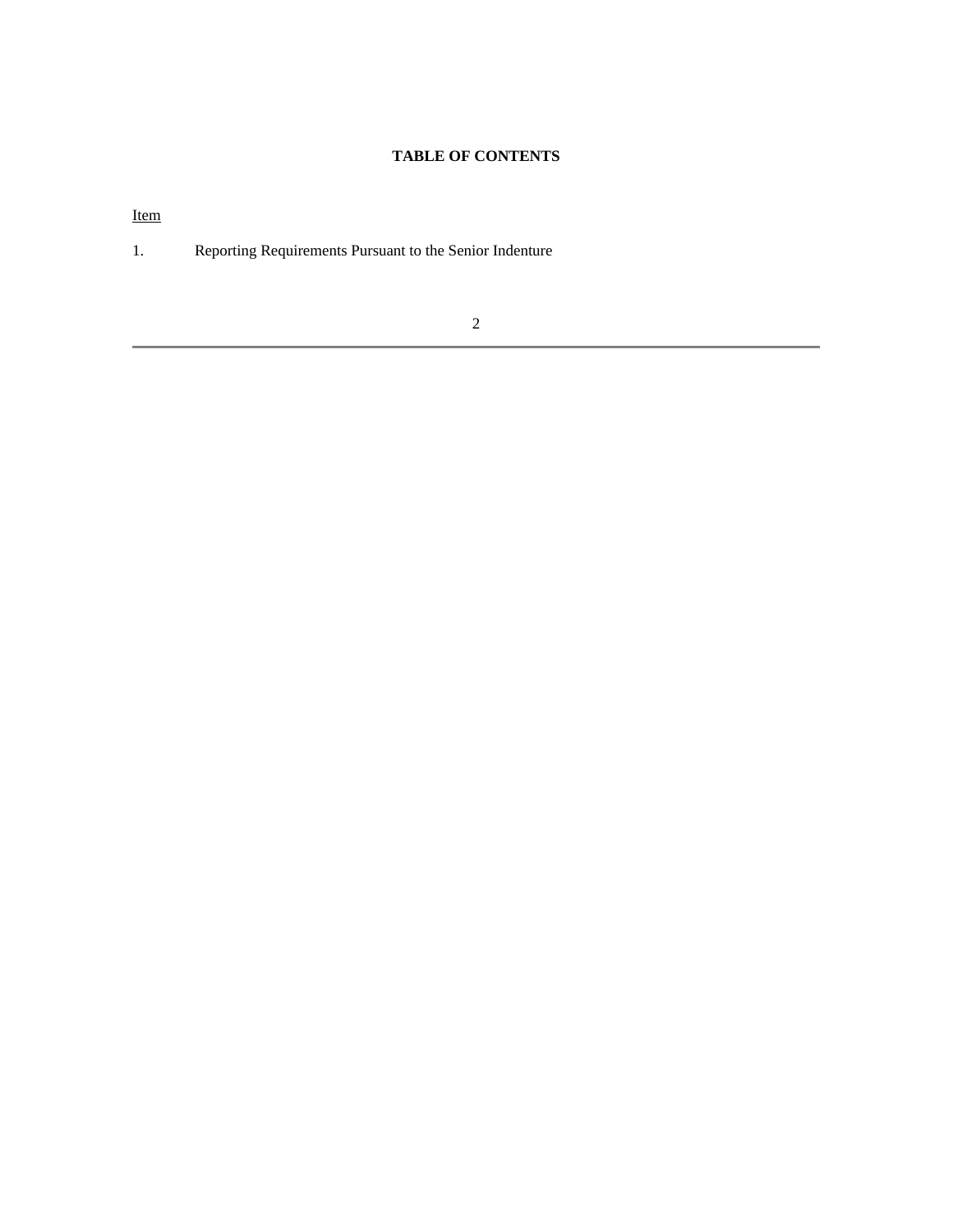#### **Item 1.**

Pursuant to the terms of PDVSA Finance Ltd.'s (the "Company") Senior Indenture, as supplemented, the Company has provided to the Trustee on June 30, 2005 its annual audited financial statements for the fiscal year ended December 31, 2004, prepared in accordance with International Financial Reporting Standards (IFRS) (formerly International Accounting Standards or IAS) adopted by the International Accounting Standards Board.

As part of the continuing review of the Company's financial statements by management and the Company's Independent Registered Public Accounting Firm, it has been identified that approximately US\$71,563,000 was paid by PDVSA Petróleo in respect of expenses and premiums in connection with the Company's cash tender offer that should have been recorded in the Company's financial statements for the fiscal year ended December 31, 2004 as an expense of the Company with a corresponding contribution from PDVSA to the Company. Accordingly, the Company has been advised that the audit opinion with respect to the Company's financial statements for the fiscal year ended December 31, 2004 will be retracted and that such financial statements should be restated to reflect such expense and corresponding contribution.

It is unclear whether such restatement of the Company's financial statements for the year ended December 31, 2004, previously provided to the Trustee on a timely basis, would constitute an Event of Default under the terms of the Senior Indenture, as supplemented, which occurred subsequent to December 31, 2003. Nonetheless, any Event of Default that may result from such restatement would be cured upon the delivery of the restated financial statements to the Trustee. The Company is currently in the process of completing the restatement of its financial statements for the fiscal quarter ended September 30, 2004 and for the fiscal year ended December 31, 2004. The Company intends to deliver such restated financial statements to the Trustee promptly after its completion and, in any event, within 60 days.

In addition to the annual financial statements of the Company, the Senior Indenture as supplemented, requires the Company to deliver unaudited quarterly financial statements of the Company to the Trustee within 90 days of the first three quarters of each year. As of the date of this report the Company is in the process of finalizing the unaudited financial statements for the quarter ended June 30, 2005 and accordingly has not delivered such to the Trustee within the 90 day requirement. The Company intends to deliver the unaudited financial statements for the quarter ended June 30, 2005 to the Trustee promptly after its completion with any Event of Default arising from such late submission being cured upon such presentation to the Trustee.

3